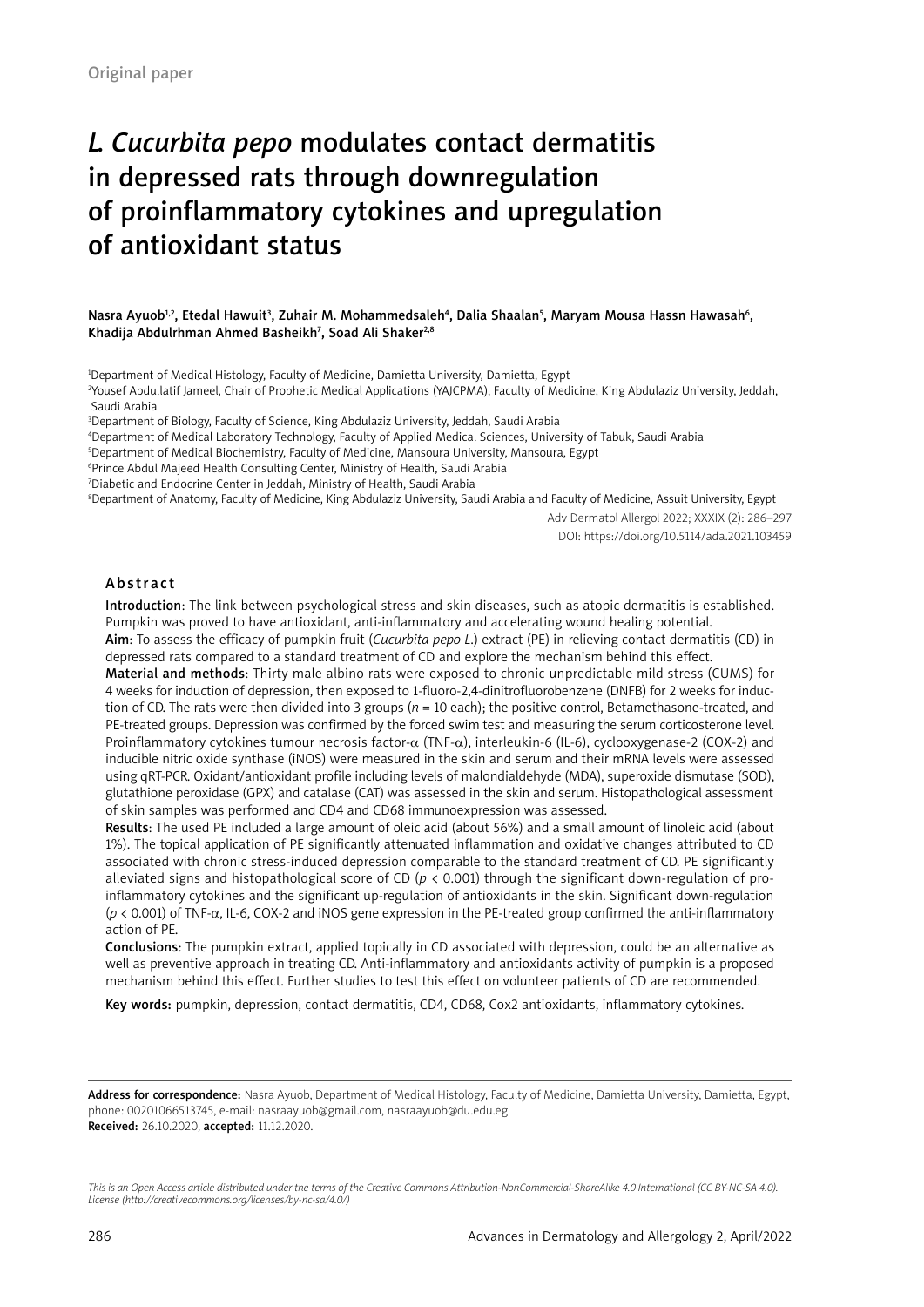#### Introduction

Skin inflammatory diseases, like contact dermatitis (CD) and psoriasis, affect millions of people worldwide, and subsequently affect the quality of their life [1]. The prevalence of CD is reported to range from 10% to 40%, in general [2]. The occupational CD is reported to represent 70–90% of all occupational skin diseases, what was described to deteriorate functional capacity and the quality of life of the patients [3].

Skin epidermis and the neural plate both originate from embryonic ectoderm, so the skin and central nervous system are embryologically related organs. It was described that stress may be considered as a precipitating factor in onset or exacerbation of skin diseases through psychosomatic mechanisms [4]. Some studies also reported that psychological stress might be triggering or worsening various skin diseases, like psoriasis, alopecia areata, vitiligo and atopic dermatitis [5, 6].

Stressful life situations were found to be related to the onset of symptoms in 16% of chronic urticaria cases [7]. The role of acute stress in CD was previously described [8]. Acute stress was described to enhance the inflammatory reaction of 2,4-dinitrofluorobenzene (DNFB)-induced contact hypersensitivity through the pro-inflammatory transcription factor NF-κB and IL-18 and the sympathetic nervous system mediated this response [8].

The effect of chronic stress with the subsequent depressive-like behaviour on CD was not previously addressed in experimental models. 2,4-dinitrofluorobenzene (DNFB) induced contact hypersensitivity in mice is considered a well-established experimental model of human CD [9]. A recent meta-analysis demonstrated that the procedure of chronic unpredictable mild stress (CUMS) represents a robust animal model for depression that could significantly contribute to understanding of the underlying mechanisms of depression and the development of novel antidepressant drugs [10]. Therefore, these two models of depression and contact dermatitis were adopted in this study.

Contact dermatitis was described to be linked to allergy and was proved to be associated with inflammatory factors [11]. Therefore, treatments with the anti-inflammatory effect are potentially effective for treating CD. Pumpkin was described to have many health benefits like antioxidative, anti-inflammatory [12] and anti-fatigue activity [13]. The antidepressant-like effect of Sweetme Sweet Pumpkin™ (SSP) was previously reported as it increased the levels of brainderived neurotropic factor (BDNF) [14]. In addition, some previous studies have proved the efficacy of pumpkin in healing of cutaneous diseases. Seeds oil extract of pumpkin (*Cucurbita pepo L.*) was proved to be effective in cutaneous wound healing in rats based on macroscopic, morphometric and histological investigations [15]. Peel extract of pumpkin (*Cucurbita moschata Duchesne*) was reported also as a natural remedy for treatment of burns that was attributed to antioxidative and antibacterial potential [16]. These studies were encouraging to test the efficacy of pumpkin in treating CD associated with depressive-like behaviour.

## Aim

This study aimed to assess the efficacy of the extract of pumpkin fruit (*Cucurbita pepo L.*) in treating CD in an animal model of depression compared to a standard treatment of CD and explore the mechanism behind this effect.

# Material and methods

# Drugs

Betamethasone (BETA) was used, in this study, to treat the positive control group for pharmacological validation of the pumpkin extract (PE) cream. Betamethasone was used at a dose of 75 μg (thinly and gently painted) using a specific brush twice a day for 2 weeks.

# Preparation of pumpkin extract (PE)

Fresh pumpkin (*L. Cucurbita pepo*) fruits were obtained from the Jeddah market in Saudi Arabia and were identified by a botanist at the Botany Department, Faculty of Science, King Abdulaziz University (KAU). Extraction of pumpkin was done according to Wang *et al.* [13]*.* The raw fruits together with the skin were cut with a slicer, after removing the seeds, and were dried by using a lyophilize machine freeze-drier (FD5508; ilShin Biobase Co., Ltd., Korea) and crushed by a grinding electrical machine. The powder was passed through a 40-mesh sieve in order to obtain the fine powder and to be stored in an airtight container.

The dried powder (50 g) was mixed with 450 ml of 80% ethanol for 1 day at 37°C temperature, left in a shaker machine (JSSI-100T; JS Research Inc., Compact Shaking Incubator., Korea) for 1 day and filtered with cotton and filter paper on the  $2^{nd}$  day. This extraction process was repeated twice and the excess solvent was removed using a rotary vacuum evaporator (HS-2005S; HAHNSHIN Scientific Co., Ltd., Korea) to give an ethanol extract. It was left at the fume hood for extra evaporation of ethanol, then the extract was dried in a freeze-drier machine (FD5508; ilShin Biobase Co., Ltd., Korea). PE was stored in a suitable container till use after being dissolved in distilled water at a dose of 100 mg/kg and administered by gavage once daily for 2 weeks [13].

## Analysis of the pumpkin extract

The components of PE were identified by using Trace Gas Chromatography and Mass Spectrometer (GC–MS) (Thermo Scientific, Austin, TX, USA) with a direct capillary column TR–5MS (30 m 0.25 µm 9 0.25 µm film thickness).

## Preparation of topical application of PE

A simple ethanolic extract of pumpkin was formulated in Vaseline (2% w/w) using a ceramic mortar and pestle and kept in a sterile container. The PE was stored in a suitable container till use as PE cream at a dose of 0.52 μl/mm<sup>2</sup> according to Bardaa *et al.* [15].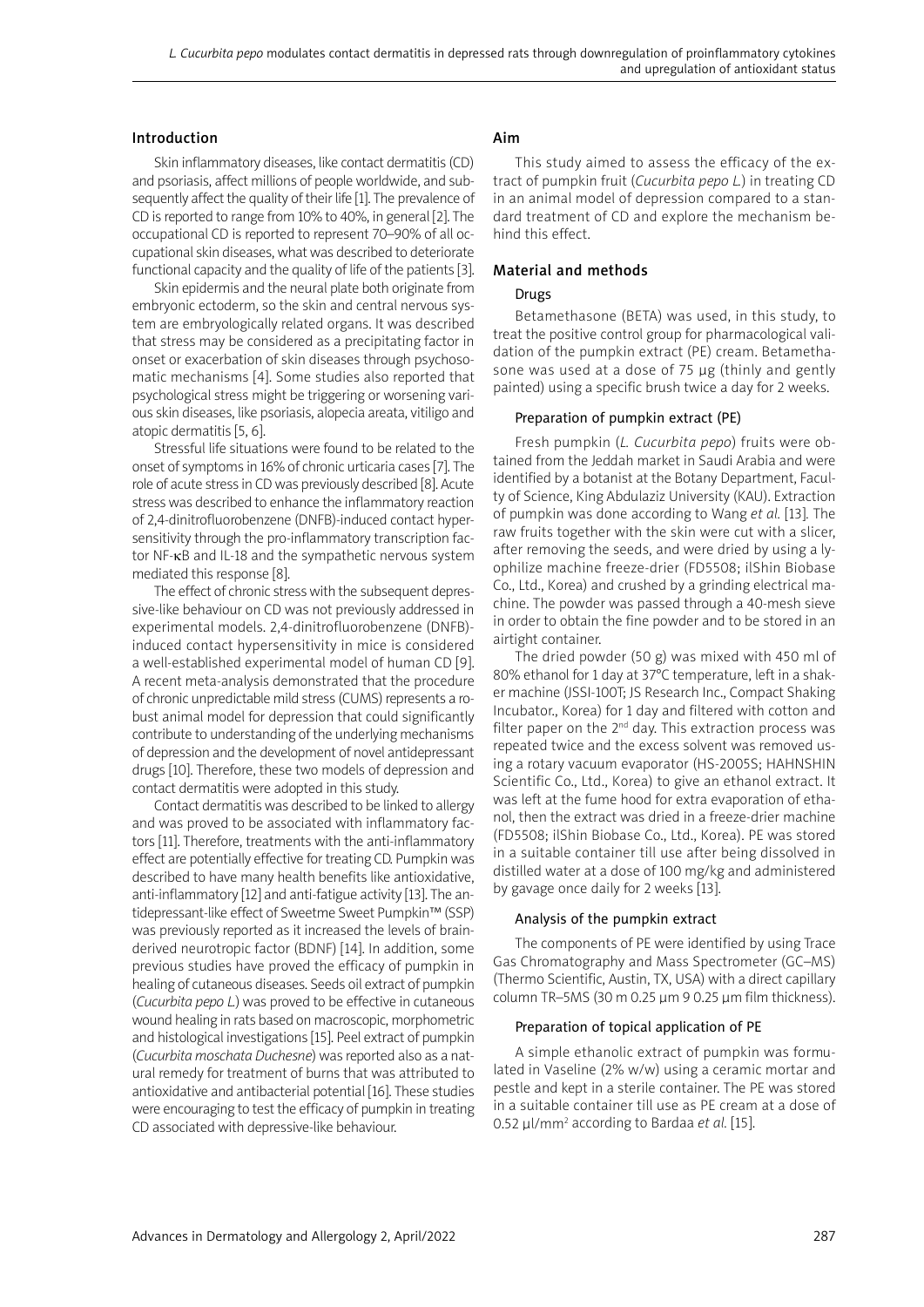#### Experimental groups and dosage

Forty male albino rats weighing 30–40 g were purchased from the animal house of the King Fahd Medical Research Center (KFMRC) and were utilized in this study. The rats were acclimatized in the laboratory conditions for 1 week, before starting the experiment. They were housed in plastic cages in an air-conditioned room at 22 ±1°C, offered the standard animal chow and water ad libitum. Ten rats were assigned as the negative control group (control) which left unexposed to neither stress nor CD. The other thirty rats were subjected to CUMS procedure as they were exposed to different types of stressors at different times during the day for 4 weeks in order to prevent habituation to the stressors. The CUMS procedure was fully described in previous works [17].

## Induction of CD

A rectangular area  $(3 \times 2 \text{ cm})$  on the dorsal surface of the rats was marked and hair over this area was shaved carefully with an electrical shaving machine. Contact dermatitis was induced in this demarcated area in all rats exposed to CUMS according to Simonetta *et al.* [18]. Briefly, rats were sensitized by painting 50 μl of (1-fluoro-2,4-dinitrofluorobenzene, DNFB) (0.1%, v/v) in acetone : olive oil 4 : 1 (AOO) onto the shaved dorsum of each animal for 3 consecutive days. Four days after sensitization, each rat was challenged by painting 30 μl of DNFB (0.2%, v/v) in AOO onto the dorsum every 2 days for 15 days. The painted areas were observed for signs of skin irritation for 2 weeks. These rats were then assigned into 3 groups ( $n = 10$  each); the positive control (CD) group was treated with the vehicle (AOO), the CD + BETA group was topically treated with Betaderm cream, the CD + PE group was topically treated with PE cream. Topical treatments were performed using a special paint brush twice a day for 2 weeks.

#### Assessment of behavioural changes

In order to confirm the effect of CUMS, the forced swim test (FST) was conducted for all rats after 4 weeks, as was previously described by Yankelevitch-Yahav *et al.*  and Ali *et al.* [19, 20]. The rat was left to swim in a glassy cylindrical container with 15 cm depth of water at 25  $\pm$ 2°C. The rat was observed by a technician blind to the experiment groups for 6 min. The total time, in seconds, spent by the rat without mobility during the 6 min was determined. Immobility meant "the cessation of limb movement, except for the minor movement necessary to keep the rat afloat".

#### Assessment of serum corticosterone, tumour necrosis factor- $\alpha$  (TNF- $\alpha$ ), interleukin-6 (IL-6) levels

Blood samples were taken from the intra-orbital sinus after completing the 4 weeks of exposure to CUMS. Serum was obtained by centrifugation at 3 000 rpm for 15 min and was kept at –18°C.

Corticosterone (ALPCO Diagnostics, Orangeburg, NY, USA) and TNF- $\alpha$ , IL-6 (Quantikine R&D system, USA Kit) were assessed in the serum using enzyme linked immunosorbent assay (ELISA) kits according to the manufacturer's instructions.

#### Assessment of TNF-<sup>α</sup>, IL-6, cyclooxygenase-2 (COX-2) and inducible nitric oxide synthase (iNOS) in the skin

To assess the anti-inflammatory effect of treatment, the levels of cytokines TNF- $\alpha$ , IL-6, COX-2 and iNOS were measured in the skin. Samples of the affected skin were obtained and kept at –80°C for assessment of protein and gene expression. These frozen samples were homogenized, then centrifuged for 10 min at 5000 g and the supernatant was used for assessment of these cytokines using ELISA (Thermo Fisher, Vienna, Austria) to assess the levels of cytokines.

### Assessment of malondialdehyde (MDA) in the skin and serum

The MDA level was assessed spectrophotometrically according to the method described by Gamal *et al.* [21] using the Thiobarbituric Acid Reactive Substances (TBARS) Assay Kit (Biodiagnostic; Egypt).

#### Assessment of superoxide dismutase (SOD), glutathione peroxidase (GPX), catalase (CAT) in the skin and serum

To assess the antioxidant effect of topical PE, the levels of SOD, GPX and CAT were measured. SOD Assay Kit (Biodiagnostic; Egypt) enabled very convenient SOD assaying through reduction of nitro blue tetrazolium (NBT) to insoluble blue formazan according to the method described by Noda *et al.* [22].

GPX kit (Randox Labs, Crumlin, UK) was used to assess GPX level. To quantify CAT activity assay kits (Biodiagnostic; Egypt) were used as described by Noda *et al.* [22].

## Quantitative real-time PCR (qRT-PCR)

Total RNA extraction has been done from the tissue samples using TriFast™ reagent (PeqLab, Germany, Cat No.: 30-2010) as described in the manufacturer's protocol. The concentration of the purified RNA was estimated by NanoDrop 2000c Spectrophotometer (Thermo Scientific, USA). The extracted RNA from each sample was reverse transcribed using SensiFAST™ cDNA Synthesis Kit for RT-qPCR (Bioline USA Inc., USA, Cat No.: BIO-65053), following the manufacturer's instructions. The synthesized cDNA was stored at –80°C until utilization for qRT-PCR.

The qRT-PCR reactions were performed using Sensi-FAST™ SYBR Lo-ROX Kit (Bioline USA Inc., USA, Cat No.: BIO-94002) on the Applied Biosystems 7500 real-time PCR detection system (Life Technology, USA). Gene spe-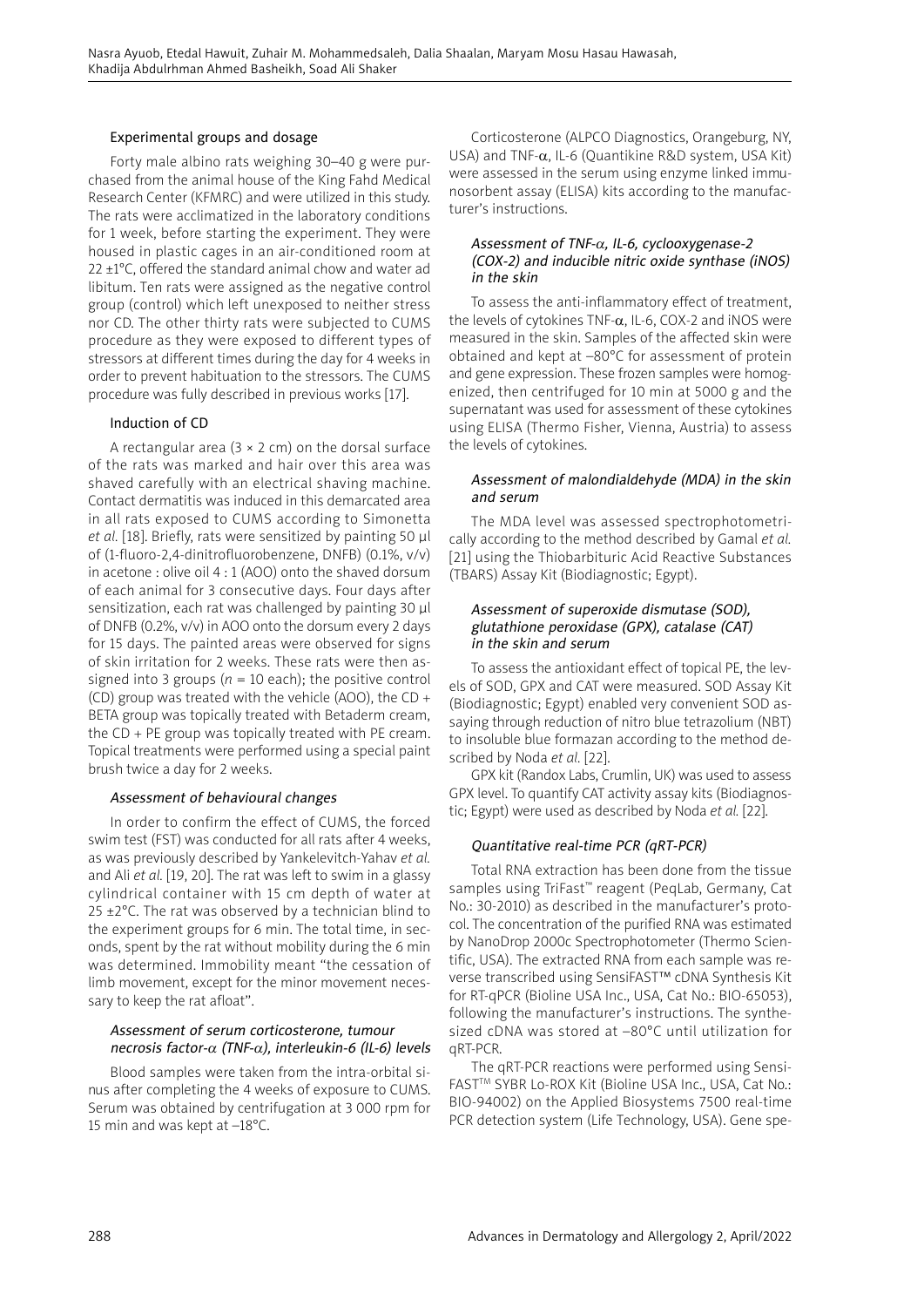| Gene                 | Primer sequence                |                                |  |  |  |
|----------------------|--------------------------------|--------------------------------|--|--|--|
|                      | Forward                        | Reverse                        |  |  |  |
| Rat-GAPDH            | 5'-CAACTCCCTCAAGATTGTCAGCAA-3' | 5-'GGCATGGACTGTGGTCATGA-3'     |  |  |  |
| $Rat$ -TNF- $\alpha$ | 5'-CCCTGGTACTAACTCCCAGAAA-3'   | 5'-TGTATGAGAGGGACGGAACC-3'     |  |  |  |
| Rat-IL-6             | 5'-CTGCAAGAGACTTCCATCCAG-3'    | 5'-AGTGGTATAGACAGGTCTGTTGG-3'  |  |  |  |
| Rat-iNOS             | 5'-CACCACCCTCCTTGTTCAAC-3'     | 5'-CAATCCACAACTCGCTCCAA-3'     |  |  |  |
| Rat-COX2             | 5'-TGCGATGCTCTTCCGAGCTGTGCT-3' | 5'-TCAGGAAGTTCCTTATTTCCTTTC-3' |  |  |  |

| Table 1. The rat gene specific primers used in qRT-PCR |  |  |  |
|--------------------------------------------------------|--|--|--|
|                                                        |  |  |  |

cific primers for rat-GAPDH internal control, rat- TNF- $\alpha$ , rat- IL-6, rat-iNOS and rat- COX2 (designed by *Primer3 software* (v.0.4.0) [http://frodo.wi.mit.edu/] while their specificity were checked using NCBI/Primer-BLAST program. The primers were then purchased from Willowfort™ (UK) (Table 1). The PCR mixture was prepared as follows: 10 µl SensiFAST™ SYBR Lo-ROX Mix, 0.8 µl forward primer, 0.8 µl reverse primer, 2 µl template cDNA, and 6.4 µl nuclease-free water. The reactions mix were transferred to the thermal cycler that was previously programmed to an initial hold at 95°C for 2 min followed by 40 cycles of 95°C for 15 s, then 60°C for 30 s. A negative control reaction containing no template was run in each experiment.

Melting curve analysis was carried out to prove specificity of PCR products and the *Ct* value for each reaction was obtained from amplification plots. The relative quantification for each gene expression in the tissue samples was calculated using comparative threshold (ΔΔ*Ct*) method with the GAPDH as the internal control gene. For overall fold change, it was calculated and linearized by the 2–ΔΔ*Ct* arithmetic formula.

## Histological techniques

After finishing all treatments, rats were decapitated under anaesthesia with diethyl ether. The chest and the heart were opened and blood samples were obtained from the heart. Skin samples  $(2 \times 2 \text{ mm})$  were dissected out and fixed in 10% neutral buffered formalin, then processed into paraffin blocks. The latter were sectioned at 4-μm to be stained with Haematoxylin and Eosin (H&E) and Masson trichrome for identification of collagen fibres.

Immunohistochemical staining was performed using the streptavidin–biotin–peroxidase technique. Anti-CD68 antibodies (Biocare Medical, Pacheco, USA, at a 1/100 dilution), Anti CD4 (Biocare Medical, Pacheco, USA, at a 1/100 dilution) and anti-COX-2 (Biocare Medical, Pacheco, USA, at a 1/100 dilution) were used. The secondary antibody IgG was added while the primary one was omitted during staining of some slides in order to act as negative control slides. Counterstaining was performed using haematoxylin. Positive reaction was indicated by brown cytoplasmic staining. Photographing was performed using Olympus Microscope BX-51 supplied with digital camera. Pro Plus image analysis software (Media cybernetics, USA) was utilized to perform morphometric measurements as well as assessing antibody immunoexpression. Area percentage of immunoexpression of CD68- and CD4 and COX-2 was assessed in 30 fields using a 40× objective lens and 10× ocular lens and used as an indicator of the extension of the reaction. Epidermal thickness was measured in at least five fields from each slide and the mean was calculated for each animal.

The histopathological scores for the contact allergic dermatitis were performed using the scoring system previously described by Wang *et al.* [23]. This scoring system includes two parameters; infiltration of inflammatory cells (Grade 0, no changes; Grade 1, few infiltrations; Grade 2, moderate infiltrations; and Grade 3, extensive infiltrations) and cuticulate epidermis (Grade 0, no changes; Grade 1, minor keratinization in epidermal tissue; Grade 2, obvious epidermal keratinization; and Grade 3, severe keratinization in epidermal tissue).

# Statistical analysis

Statistical Package of Social Science Program (SPSS, SPSS Inc., Chicago, Illinois, USA) version 20 was used to analyse the raw data. Results were presented as mean ± standard deviation (SD). The F test (one-way analysis of variance) was used to compare the studied groups followed by Post hoc test with the least significant difference to compare each two groups and avoid repeated comparisons. Significance was considered when *p* < 0.05.

## Results

#### Analysis of the pumpkin extract

The constituents of PE were determined using GC-MS and were found to include mainly Oleic acid (about 56%), Hexadecanoic acid (about 9%), Decenoic acid (5%) and other components while the Linoleic acid represents only about 1% (Table 2).

#### Effect of exposure to CUMS

After 4 weeks of exposure to CUMS, the development of depressive-like behaviour was confirmed in the rats through assessment of behavioural changes and serum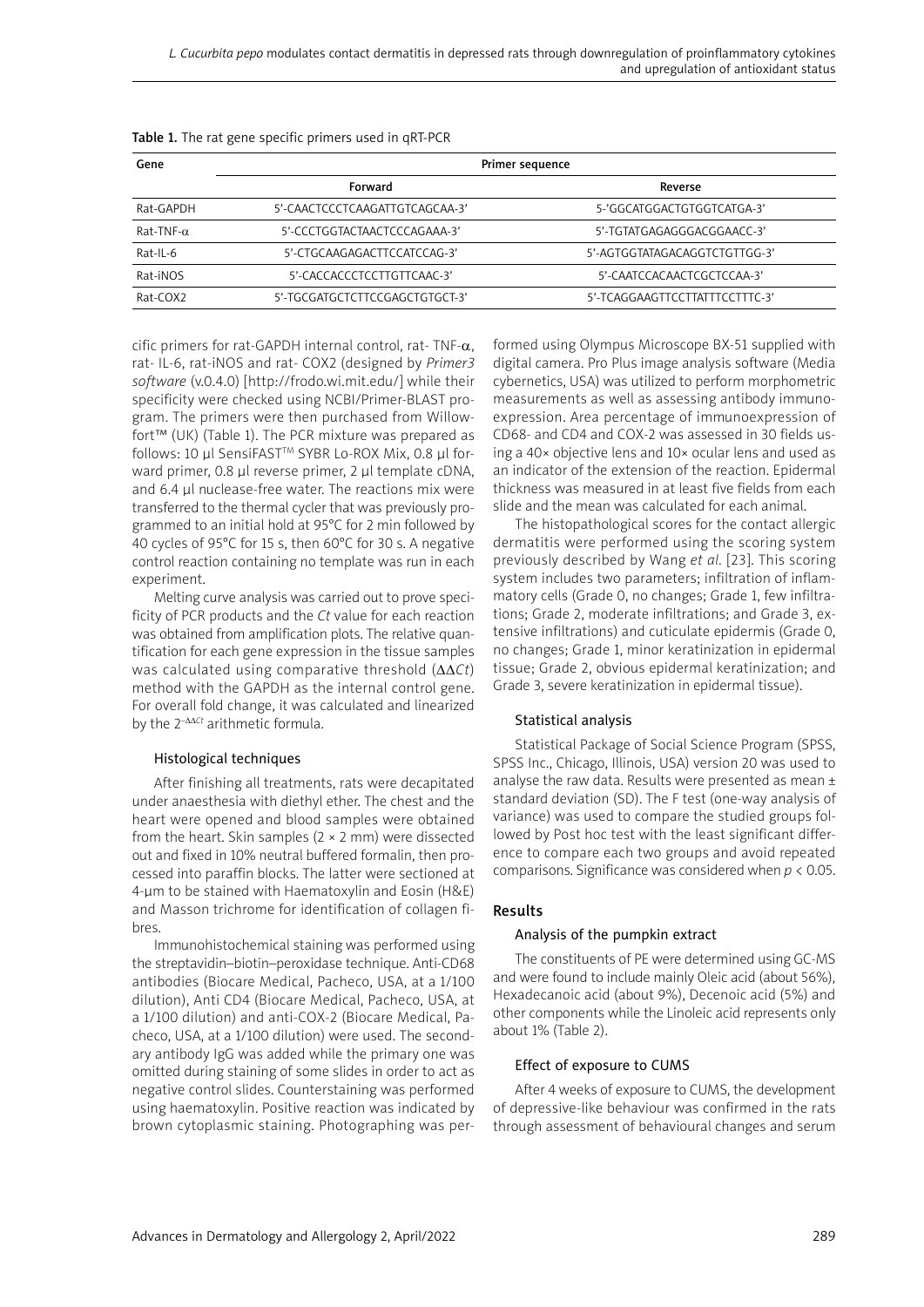| Table 2. Components of L. Cucurbita pepo extract |
|--------------------------------------------------|
| identified using gas chromatography and mass     |
| spectrometer (GC–MS) analysis                    |

| Component                             | Retention<br>time [min] | Percentage<br>(%) |
|---------------------------------------|-------------------------|-------------------|
| Oleic acid                            | 25.14                   | 56.59             |
| Hexadecanoic acid                     | 22.61                   | 8.90              |
| 10-octadecenoic acid, methyl ester    | 24.13                   | 4.82              |
| Estra-1,3,5(10)-trien-17 $\alpha$ -ol | 22.82                   | 4.40              |
| Sterols                               |                         | 4.02              |
| Methyl commate                        | 36.23                   | 3.45              |
| Stigmast-5-en-3-ol $(3\alpha, 245)$   | 35.65                   | 3.08              |
| Triterpene (Betulin)                  | 40.49                   | 2.35              |
| Linoleic acid                         | 29.21                   | 1.08              |
| Other                                 |                         | 11.31             |

corticosterone level. A significant (*p* < 0.001) increase in the mean of immobility time was recorded in all CUMSexposed rats compared to the controls. In addition, there was a significant ( $p < 0.001$ ) increase in the serum corticosterone level in CUMS-exposed rats. Neither BETA nor PE cream affected significantly the total immobility time or the serum corticosterone level (Figure 1 A).

### Effect on the morphologic appearance of contact dermatitis

Painting of the dorsal skin of rats with DNFB for 2 weeks resulted in signs of CD in the form of hardness, dryness, erythema and scaling. Application of BETA and PE to the affected areas for 2 weeks progressively improved these changes compared to the untreated group (Figure 1 B).

## Effect on the inflammatory cytokines in the skin and serum

It was noticed that serum TNF- $\alpha$ , IL-6 levels were significantly increased ( $p < 0.001$ ) in the untreated CD group compared to the controls. Both serum TNF- $\alpha$ , IL-6 showed no significant differences in either BETA- (*p* = 0.44, *p* = 0.08) or PE-treated (*p* = 0.26, *p* = 0.06) groups, respectively (Figure 2 A). The levels of IL-6, iNOS, COX-2, TNF- $\alpha$  in the skin significantly increased ( $p < 0.001$ ) in the untreated CD group compared to the controls, while they were significantly reduced in BETA-  $(p < 0.001, p = 0.02, p$ *p* = 0.03, *p* = 0.03) and PE-treated (*p* < 0.001, *p* = 0.03,  $p = 0.02$ ,  $p < 0.001$ ) groups, respectively, compared to the untreated CD group. There was no significant difference in levels of IL-6 (*p* = 0.49), iNOS (*p* = 0.97), COX-2 ( $p = 0.11$ ), TNF- $\alpha$  ( $p = 0.71$ ) in the skin of BETA- and PE-treated groups (Figure 2 B).



CD – contact dermatitis, BETA – Betaderm, PE – pumpkin extract.

Figure 1. A – Confirmation of the depressive status in rats after exposure to CUMS through assessing the corticosterone level in the serum and immobility time in FST. B – Pumpkin extract affects the DNFB-induced dermatitis in rats morphologically as it improves the signs of contact dermatitis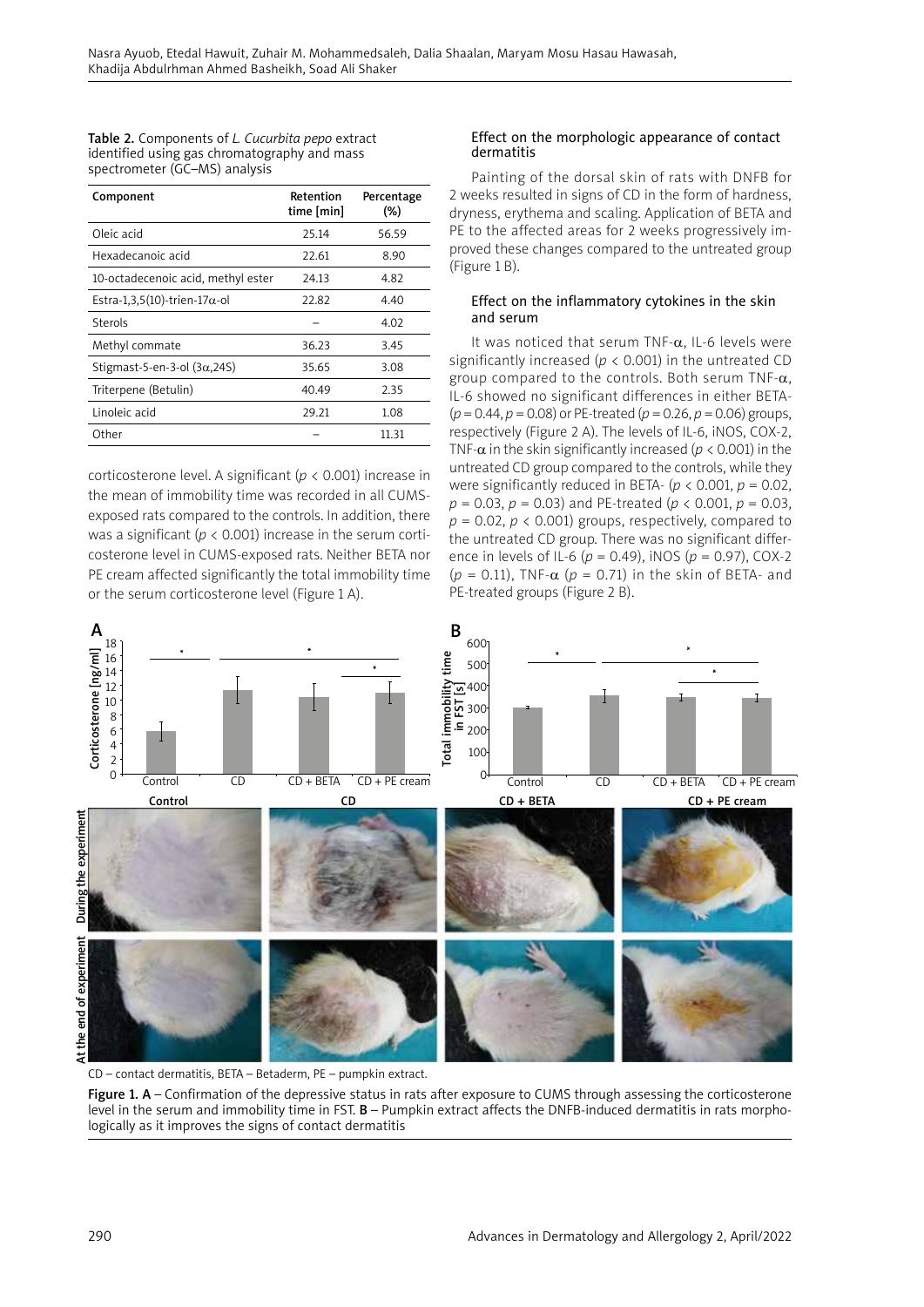

Figure 2. Pumpkin extract attenuates the proinflammatory cytokines secretion in DNFB-induced contact dermatitis. Levels of IL-6, TNF-α in the serum (A) and in the skin (B) were assessed using ELISA. The levels of mRNA of IL-6, iNOS, COX-2, TNF- $\alpha$  (C) were assessed using real-time PCR in the skin. Cox-2 immunoexpression (D, E) in the skin was assessed immunohistochemically

Gene expression of IL-6, iNOS, COX-2, TNF- $\alpha$  in the skin was assessed using qRT-PCT and their results were confirmatory to those in the ELISA. The mean expression of mRNA of IL-6, iNOS, COX-2, TNF- $\alpha$  in the skin was significantly up-regulated ( $p < 0.001$ ) in the untreated CD group, while it was significantly down-regulated (*p* < 0.001) in BETA- and PE-treated groups compared to the untreated

CD group with a significant difference (*p* < 0.001) between BETA- and PE-treated groups (Figure 2 C).

Immunoexpression of Cox-2 in the skin was also assessed immunohistochemically. It was noticed that Cox-2 expression was significantly up-regulated (*p* < 0.001) in the untreated CD group while it was significantly downregulated (*p* < 0.001) in BETA- and PE-treated groups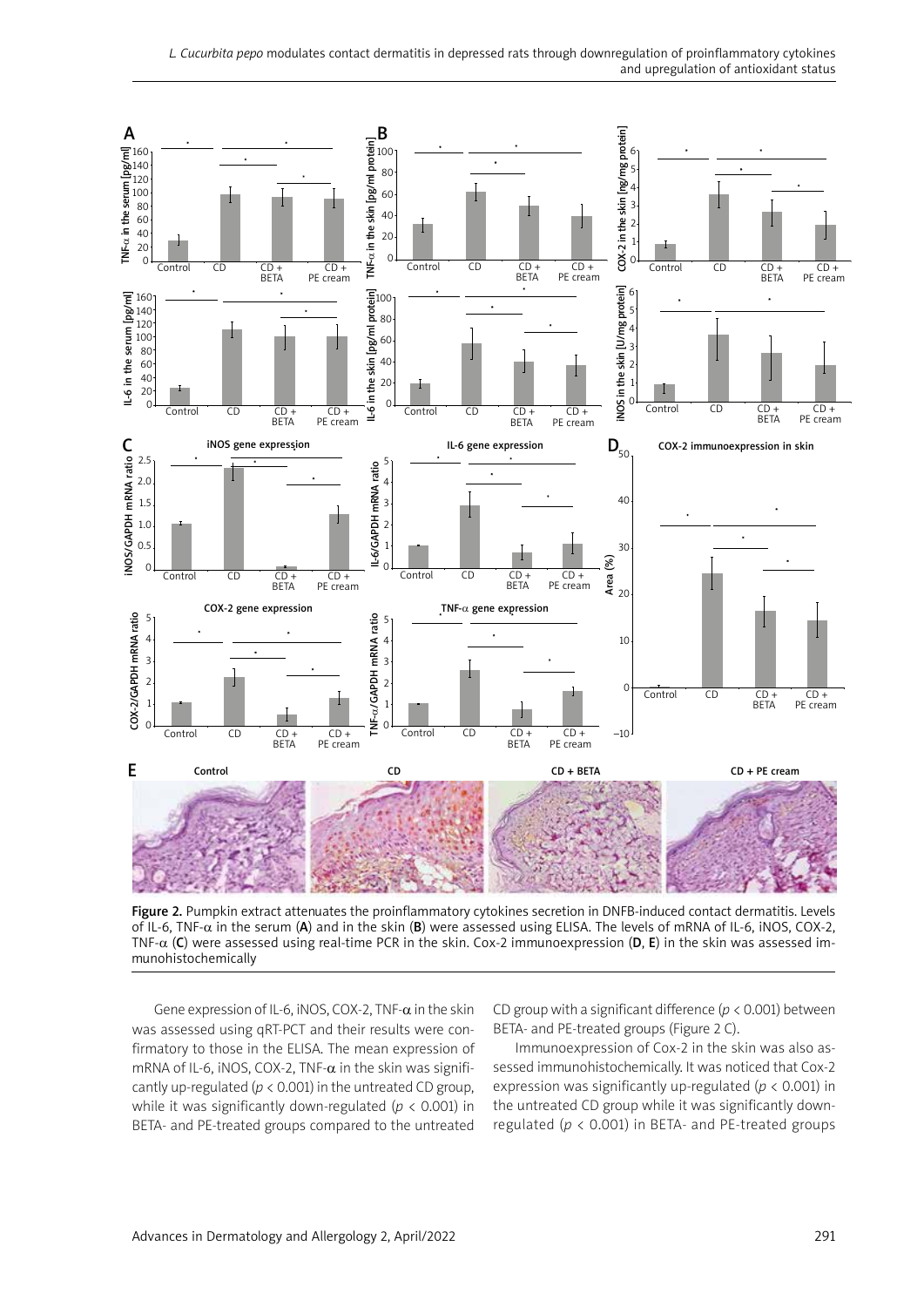| Parameter                     | Control          | CD                            | $CD + BETA$                    | $CD + PE$                                     |
|-------------------------------|------------------|-------------------------------|--------------------------------|-----------------------------------------------|
| MDA in skin [nm/mg protein]   | $1.66 \pm 0.22$  | $2.91 \pm 0.68$<br>P1 < 0.001 | $2.53 + 0.69$<br>$P2 = 0.12$   | $2.30 + 0.51$<br>$P2 = 0.01$<br>$P3 = 0.34$   |
| SOD [µ/mg protein]<br>Skin    | $4.11 + 1$       | $1.74 \pm 0.67$<br>P1 < 0.001 | $2.51 + 1.2$<br>$P2 = 0.08$    | $2.65 + 1.02$<br>$P2 = 0.04$<br>$P3 = 0.74$   |
| GPX in skin [nmol/mg protein] | 58.93 ±5.2       | $35.7 + 12.5$<br>P1 < 0.001   | $41.83 + 9.2$<br>$P2 = 0.12$   | $46.02 + 9.1$<br>$P2 = 0.01$<br>$P3 = 0.28$   |
| CAT in skin [µ/mg protein]    | $116.7 \pm 10.1$ | 88.9 ±17.6<br>P1 < 0.001      | $97.4 \pm 18.3$<br>$P2 = 0.18$ | 103.58 ±13.8<br>$P2 = 0.02$<br>$P3 = 0.32$    |
| MDA in serum [nmol/ml]        | $1.35 \pm 0.14$  | $1.73 + 0.5$<br>$P1 = 0.06$   | $1.74 \pm 0.34$<br>$P2 = 0.98$ | $1.64 \pm 0.41$<br>$P2 = 0.65$<br>$P3 = 0.63$ |
| SOD in serum [µ/ml]           | $18.9 + 2.9$     | $9.9 + 2.1$<br>P1 < 0.001     | $8.95 \pm 2.6$<br>$P2 = 0.47$  | $9.10 \pm 1.8$<br>$P2 = 0.33$<br>$P3 = 0.80$  |
| GPX in serum [µ/ml]           | $58.6 \pm 7.8$   | $37.5 + 4.9$<br>P1 < 0.001    | $35.16 \pm 5.9$<br>$P2 = 0.47$ | $33.35 \pm 6.6$<br>$P2 = 0.20$<br>$P3 = 0.57$ |
| CAT in serum $[\mu/$          | $0.41 \pm 0.09$  | $0.27 + 0.08$<br>$P1 = 0.001$ | $0.23 \pm 0.04$<br>$P2 = 0.39$ | $0.19 \pm 0.06$<br>$P2 = 0.08$<br>$P3 = 0.36$ |

*One-way analysis of variance (ANOVA) was used to compare the studied groups followed by Post hoc test with the least significant difference. Results were presented in the form of mean±standard deviation (SD). Significance was considered when p < 0.05. P1 – significance versus the control, P2 – significance versus the CD, P3 – significance versus the CD + BETA.*

with no significant difference  $(p = 0.18)$  between the two groups (Figures 2 D, E).

#### Effect on MDA in the skin and serum

Contact dermatitis resulted in a significant increase in MDA in the skin as well as an insignificant increase in the serum. Although the DETA-treated group did show a significant change in the MDA level, the PE-treated group showed a significant decrease in its level in the skin (Table 3).

## Effect on SOD, GPX, CAT in the skin and serum

It was noticed that CD significantly reduced SOD (*p* < 0.001), GPX (*p* < 0.001) and CAT (*p* < 0.001, *p* = 0.002) in the skin and serum, respectively. Although the DETAtreated group did not show any significant change in SOD, GPX and CAT levels in either the skin or serum, the PE-treated group showed a significant increase ( $p = 0.04$ ,  $p = 0.01$ ,  $p = 0.02$ ) in SOD, GPX and CAT in the skin but not in the serum, respectively (Table 3).

#### Effect on histological changes of the skin

Histopathological examination of the H&E stained sections revealed intact epidermis and dermis of the skin of the control group. On the other hand, the DNFBinduced CD groups showed a set of pathological changes including epidermal hyperplasia and vacuolation of keratinocytes as well as oedema in the superficial dermis, inflammatory cell infiltrate and increased capillaries and haemorrhages in some areas. Statistical analysis showed a significant increase ( $p < 0.001$ ) in epidermal thickness as well as the histopathological score of CD in this group compared to the controls. A significant increase (*p* < 0.001) in the area percentage of Masson-stained dense collagen fibres in the dermis was also observed (Figure 3).

Pumpkin extract administered as a topical cream markedly improved CD-associated histological changes. BETA- (*p* < 0.001) and PE-treated (*p* < 0.001) groups showed a significant decrease in epidermal thickness as well as the histopathological score of CD compared to the untreated CD group with no significant difference  $(p = 0.25, p = 0.08)$  between the two groups, respectively. A significant decrease in the area percentage of Masson-stained dense collagen fibres in the dermis was recorded in BETA-  $(p = 0.01)$  and PE-treated  $(p < 0.001)$ groups with no significant difference (*p* = 0.16) between the two groups (Figure 3).

Inflammatory cell infiltrate observed in the superficial dermis was specified and quantified immunohistochemically and found to include mainly CD68-positive macrophages and CD4-positive T lymphocytes. It was noticed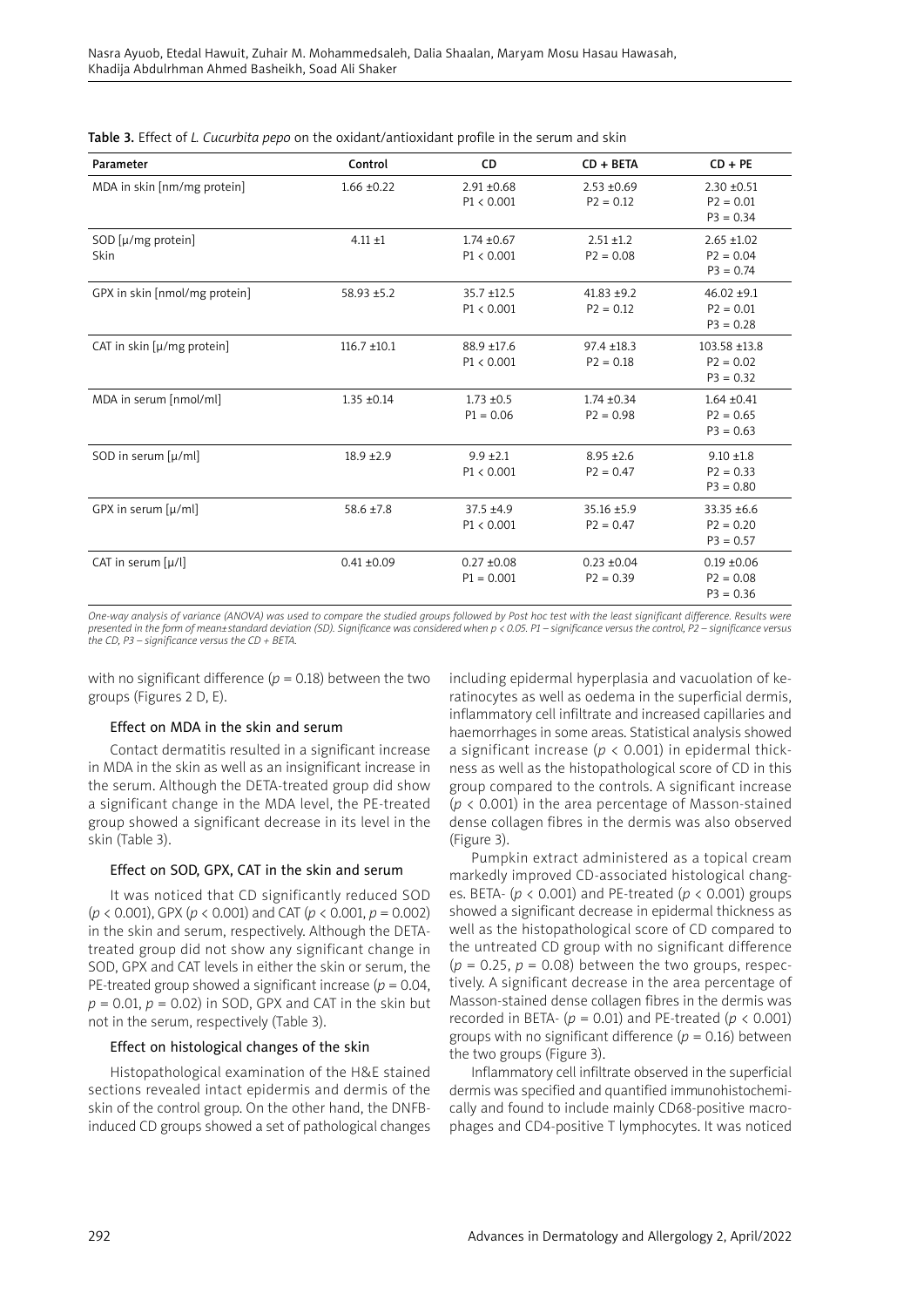

Figure 3. Pumpkin extract affects the DNFB-induced dermatitis in rats histologically. The histological changes in contact dermatitis (CD) group includes epidermal hyperplasia (EH), oedema in superficial dermis (star), vacuolation of keratinocytes (arrow), inflammatory cell infiltrate (arrow head) and increased capillaries and haemorrhages (bifid arrow) as well as increased dense collagen fibres (C) in the dermis are observed. The histological changes are improved in the treated groups (H&E and Masson stain)

that DNFB-induced CD was associated with upregulation of CD68 and CD4 immunoexpression compared to the controls. On the other hand, CD68 and CD4 immunoexpression was significantly downregulated in BETA- (*p* = 0.002, *p* < 0.001) and PE-treated (*p* < 0.001) groups, respectively, compared to the untreated CD group with no significant difference ( $p = 0.07$ ,  $p = 0.44$ ) between BETA- and PE-treated groups, respectively (Figure 4).

#### Discussion

The interaction between the peripheral immune response and central nervous system can be evaluated in the skin; the accessible organ. Many studies proved that stress has a crucial role in many immunological diseases [24]. Stress influences the nature of some skin inflammatory diseases as psoriasis and atopic or allergic contact dermatitis [25]. This study was conducted to test the ability of the extract of pumpkin fruit to biochemically and histopathologically improve CD in chronically stressed rats and explore the mechanism behind this effect.

In this study, a depressive like-behaviour was induced in rats through exposure to CUMS and was confirmed by the significant prolongation in immobility time of FST as well as the significant increase in the serum corticosterone level. FST is described as an essential test in the study of neurobiological signalling pathways involved in depression [26]. It is sensitive to all available antidepressant drugs, therefore, commonly used to test the antidepressant effect of new drugs [27].

TNF- $\alpha$  is important for lipid and protein synthesis in the epidermis and consequently affects the composition and organization of skin barrier lipids, therefore, it is considered one of the inflammatory mediators implicated in inflammatory skin disease as atopic dermatitis [28]. Although TNF- $\alpha$  is present in the healthy skin, it was reported that activated macrophages, T cells, and keratinocytes synthesize and release it into circulation in cutaneous inflammatory conditions [29]. iNOS and COX-2 were also reported to have significant roles in the regulation of inflammatory reactions including those of the skin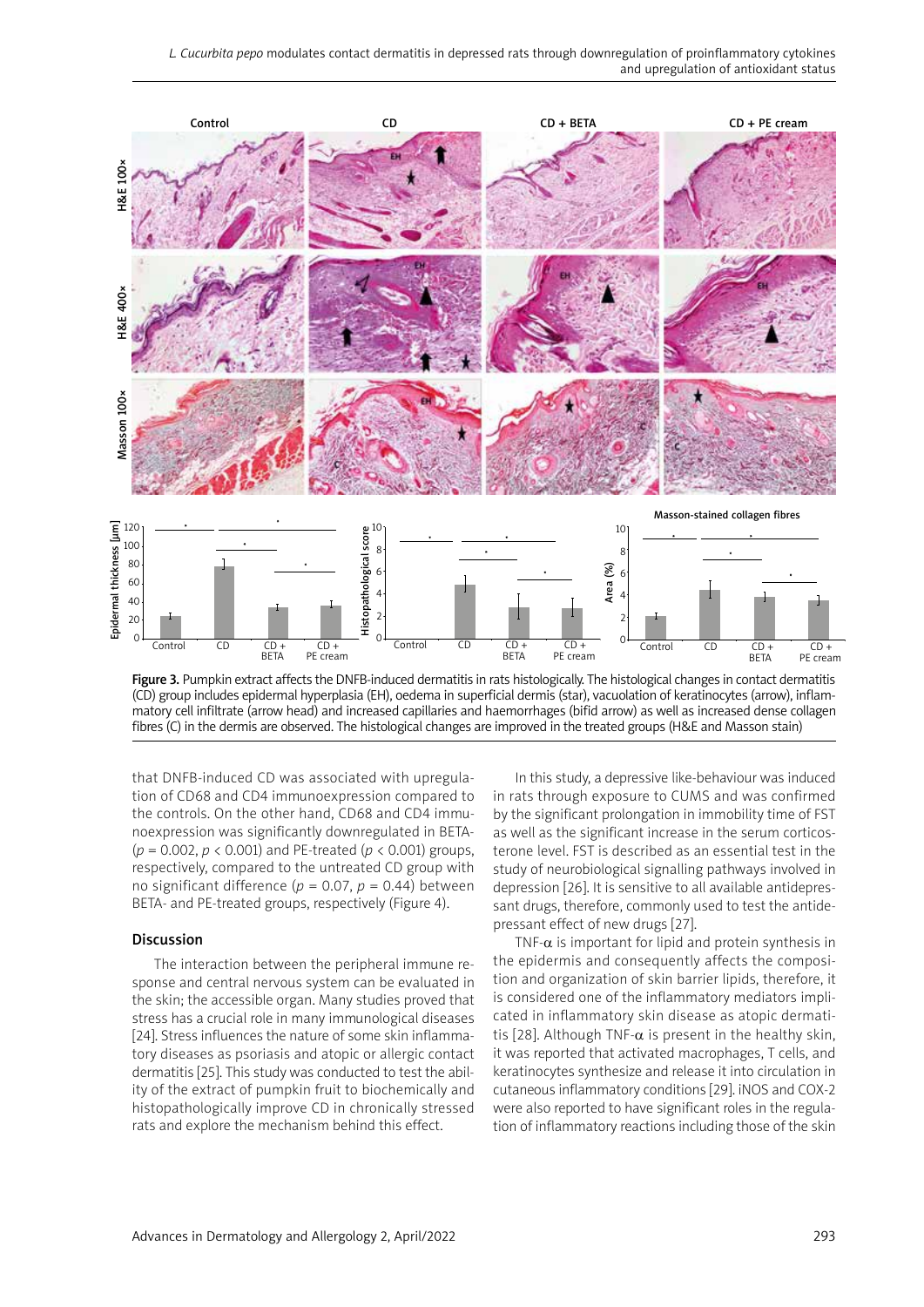

CD – contact dermatitis, BETA – Betaderm, PE – pumpkin extract.

Figure 4. Pumpkin extract attenuates the inflammatory infiltrate in DNFB-induced contact dermatitis. CD68 and CD4 immunoexpression is downregulated as shown by immunohistochemistry

PE cream

[30, 31]. Therefore, these proinflammatory cytokines were measured in this study to assess the anti-inflammatory effect of PE in the skin.

DNFB-painted dorsal skin appeared hard, dry and had scales indicating occurrence of contact dermatitis. This was associated with increased inflammatory cytokines TNF- $\alpha$ , IL-6 in the serum as well as IL-6, iNOS, COX-2, TNF- $\alpha$  in the skin. The results of the qRT-PCT confirmed increased mRNA expression of IL-6, iNOS, COX-2, TNF- $\alpha$ in the skin. These findings were supported by those previously reported in patients with acute and subacute allergic CD who had significantly increased TNF- $\alpha$ , IL6 serum levels compared to the healthy controls [32]. Inflammatory cytokines, such as IL-1 $\beta$ , IL-6, iNOS, COX-2, TNF- $\alpha$  and MMP-3, biomarkers that indicate inflammation severity, were significantly increased in the skin lesions and serum samples of the rat model of CD [33].

In this study, topical application of PE extract to the areas affected with CD resulted in marked improvement of hardness, dryness and scaling to a comparable degree to that treated with Betaderm cream, the standard treatment of CD. This morphological improvement was associated with a significant reduction in the inflammatory cytokines TNF- $\alpha$ , IL-6 in the serum as well as IL-6, iNOS, COX-2, TNF- $\alpha$  in the skin. These findings were in agreement with those of Kim *et al.* [14]. SSP significantly reduced the protein levels of TNF- $\alpha$  and IL-6 in the serum of depressed animals. These cytokines have been reported to be elevated in patients with depression and mice showing behavioural despair [34, 35]. Although the inflammatory response plays a chief role in the protection of the host and tissue repair, it can also damage the normal skin tissue [36], inhibition of pro-inflammatory cytokine expression was described to improve dermatitis as it protects from extended adaptive immunity [37].

PE cream

DNFB-induced CD, in this study, was associated with a disturbed oxidants/antioxidants profile presented with increased MDA and decreased SOD, GPX and CAT in the skin and serum. In accordance with that Kaur *et al.* [32] recorded a significant upregulation in the oxidants pool and downregulation in antioxidative capacity during their study of patients with restricted allergic CD. This was attributed to the consumption of radical-scavenging antioxidants as a result of increased free radical amounts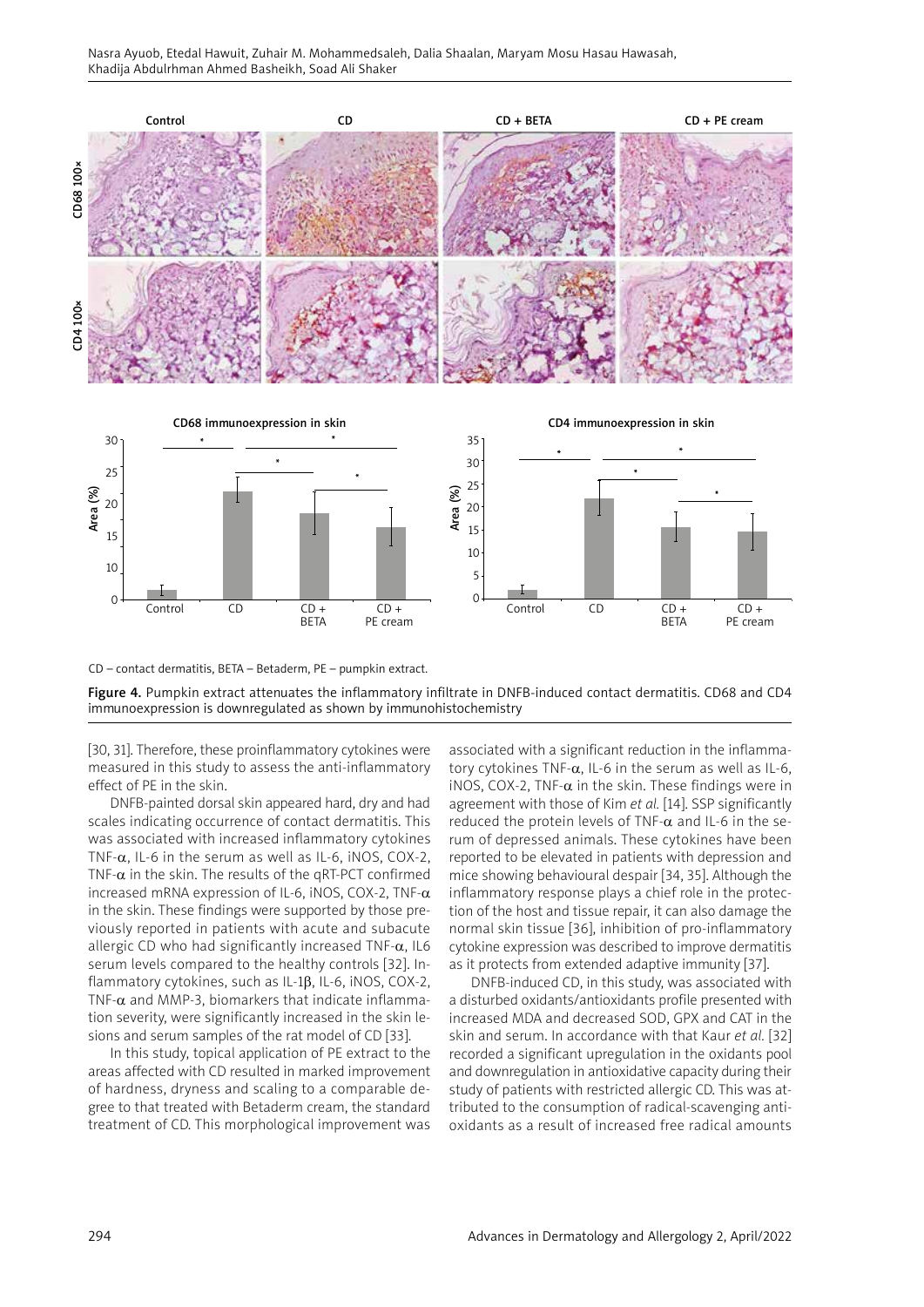[38]. The PE-treated group showed a significant decrease in MDA level in the skin as well as a significant increase in SOD, GPX and CAT levels in the skin. The antioxidant properties of both pumpkin fruit and seed oil extracts were demonstrated previously [16, 39, 40].

DNFB-induced CD manifested histopathologically, in this study, with epidermal hyperplasia with subsequent increase in epidermal thickness, inflammatory cell infiltrate and dense collagen fibres. This was in agreement with those reported by Zhou *et al.* [41] in dinitrochlorobenzene-induced allergic CD in BALB/c mice, Kim *et al.* [42] in Benzene-induced skin irritation in rats [33] and in oxazolone-induced CD in mice. Significant up-regulation of Cox-2 immunoexpression in the CD group was among the findings in this study as well as previous studies [37].

It was previously documented that T lymphocytes and macrophages have crucial roles in skin inflammatory diseases such as CD and psoriasis [33]. Therefore, the immunoexpression of CD4-T lymphocytes and CD68-positive macrophages was measured in this study and was noticed to show a significant increase in DNFB-induced CD compared to the control. Skin keratinocytes act as a potent source of pro-inflammatory cytokines and chemokines which represent a dialogue between keratinocytes and activated immune cells and subsequently initiate and maintain the T cell-mediated immune responses in inflammatory lesions [43]. The T cells in the skin tissue were reported to sensitize and elicit a hypersensitive inflammation reaction [44]. These cellular events explained the keratinocytes hyperplasia and the associated overexpression of proinflammatory cytokines confirmed biochemically on the protein and gene levels as well as the up-regulation of immunoexpression of CD4-positive T lymphocytes and CD68-positive macrophages observed in CD group in this study.

Pumpkin extract administered as topical cream, in this study, markedly improved CD-associated histological changes to a comparable degree to that of BETA cream. CD68 and CD4 immunoexpression was significantly downregulated in BETA- and PE-treated groups which implied reduced hypersensitivity reaction [45]. No previous studies were found to describe the effect of pumpkin extract on CD associated with depression or chronic stress. On the other hand, some studies revealed an encouraging effect of pumpkin extract in wound healing like that one conducted by Bardaa *et al.* [46] and revealed the healing efficiency of the extracted oil of pumpkin (*Cucurbita pepo L*.) in deep second-degree burns in rats. Regarding the effect of pumpkin on treating CD, Zhang *et al.* [47] conducted a study on the effect of Caffeic acid (3,4-dihydroxycinnamic acid, CA), one of the six phenolic acids detected in pumpkin (*Cucurbita maxima*), on 12-Otetradecanoyl-phorbol-13-acetate (TPA)-induced CD. They found that CA has anti-inflammatory activities in both acute and chronic contact dermatitis models through blocking of mRNA and protein synthesis of the cytokines TNF- $\alpha$ , IL-6 and IL-1 $\beta$  and neutrophil-mediated myeloperoxidase activity [47].

Oleic acid (56%) represents the main constituent of pumpkin fruit extract, utilized in this study, while Linoleic acid represents only about 1%. These findings are in partial agreement with those of Bardaa *et al.* and Kim *et al.* [15, 48] who found that palmitic acid, oleic acid and linoleic acid represent the main fatty acids in pumpkin (*Cucurbita pepo L*.) oil seeds and account in total for about 90%. In their recent study, Bora *et al.* [49] reported that pumpkin (*Cucurbita pepo*) seed oil possesses a lipid profile, which comprises of 43–53% of linoleic acid and two classes of antioxidant compounds, namely; tocopherols and phenolics, which account for 59% of the antioxidant effects.

Improved CD, observed morphologically and evident both biochemically and histopathologically in the PE-treated group, might be attributed to antioxidant and anti-inflammatory effects of pumpkin that were also confirmed in this study. Altan *et al.* reported that the antioxidant effect of any drug prevents cell damage, promotes DNA synthesis, increases vascularity, increases the strength of collagen fibres and in fine improves the viability of collagen fibrils [50]. Thus, the antioxidant effect could be a mechanism contributing to treating CD.

## Conclusions

Topical application of pumpkin fruit extract was effective in attenuating inflammation and oxidative changes associated with contact dermatitis and enhanced by exposure to chronic stress-induced depression. These results imply that pumpkin can alleviate symptoms of contact dermatitis as evident histopathologically through the down-regulation of pro-inflammatory cytokines and enhancing the antioxidant status in the skin. Therefore, pumpkin extract, applied topically in contact dermatitis, could be an alternative as well as preventive approach in treating CD. Further studies to explore the detailed mechanism of these effects and test them on volunteer patients of contact dermatitis are recommended.

## Acknowledgments

This project was funded by the Deanship of Scientific Research (DSR) at King Abdulaziz University, Jeddah, under grant no. G: 107-247-1439. The authors, therefore, acknowledge with thanks DSR for technical and financial support.

# Conflict of interest

The authors declare no conflict of interest.

## References

1. Rashid RS, Shim TN. Contact dermatitis. BMJ 2016; 353: i3299-305.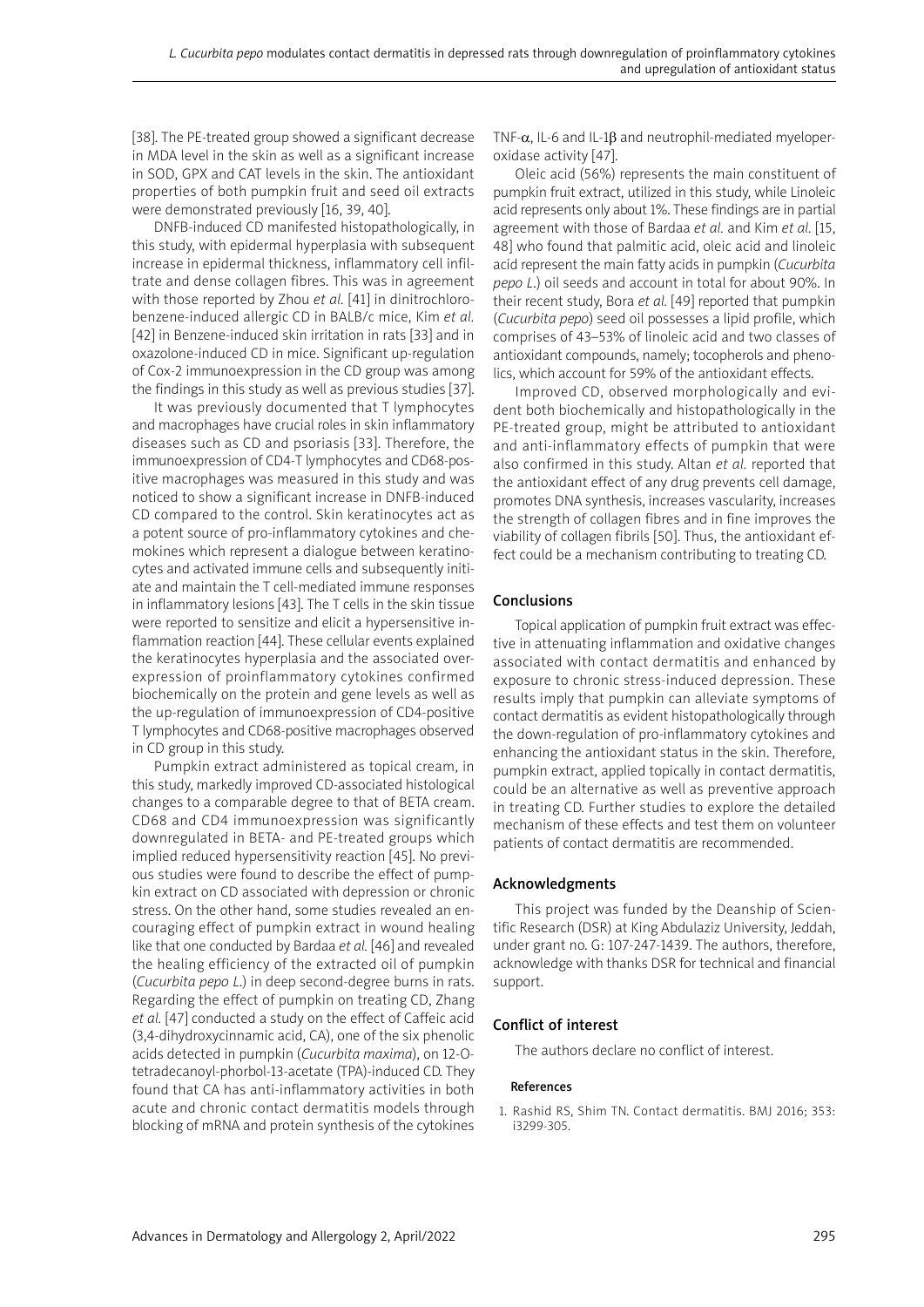- 2. Sasseville D. Occupational contact dermatitis. Allergy Asthma Clin Immunol 2008; 4: 59-65.
- 3. Malik M, English J. Irritant hand dermatitis in health care workers. Occup Med 2015; 65: 474-6.
- 4. Picardi A, Abeni D. Stressful life events and skin diseases: disentangling evidence from myth. Psychother Psychosom 2001; 70: 118-36.
- 5. Amano H, Negishi I, Akiyama H, Ishikawa O. Psychological stress can trigger atopic dermatitis in NC/Nga mice: an inhibitory effect of corticotropin-releasing factor. Neuropsychopharmacology 2008; 33: 566-73.
- 6. Picardi A, Mazzotti E, Gaetano P, et al. Stress, social support, emotional regulation, and exacerbation of diffuse plaque psoriasis. Psychosomatics 2005; 46: 556-64.
- 7. Malhotra SK, Mehta V. Role of stressful life events in induction or exacerbation of psoriasis and chronic urticaria. Indian J Dermatol Venereol Leprol 2008; 74: 594-9.
- 8. Zhang J, Li L, Lu Q, et al. Acute stress enhances contact dermatitis by promoting nuclear factor-kappaB DNA-binding activity and interleukin-18 expression in mice. J Dermatol 2010; 37: 512-21.
- 9. Thomas JA, Allen JL, Tsen M, et al. Impaired cytokine signaling in mice lacking the IL-1 receptor-associated kinase. J Immunol 1999; 163: 978-84.
- 10. Antoniuk S, Bijata M, Ponimaskin E, Wlodarczyk J. Chronic unpredictable mild stress for modeling depression in rodents: meta-analysis of model reliability. Neurosci Biobehav Rev 2019; 99: 101-16.
- 11. Thyssen JP, McFadden JP, Kimber I. The multiple factors affecting the association between atopic dermatitis and contact sensitization. Allergy 2014; 69: 28-36.
- 12. Nawirska-Olszańska A, Kita A, Biesiada A, et al. Characteristics of antioxidant activity and composition of pumpkin seed oils in 12 cultivars. Food Chem 2013; 139: 155-61.
- 13. Wang SY, Huang WC, Liu CC, et al. Pumpkin (Cucurbita moschata) fruit extract improves physical fatigue and exercise performance in mice. Molecules 2012; 17: 11864-76.
- 14. Kim NR, Kim HY, Kim MH, et al. Improvement of depressive behavior by Sweetme Sweet Pumpkin™ and its active compound, beta-carotene. Life Sci 2016; 147: 39-45.
- 15. Bardaa S, Ben Halima N, Aloui F, et al. Oil from pumpkin (Cucurbita pepo L.) seeds: evaluation of its functional properties on wound healing in rats. Lipids Health Dis 2016; 15: 73-81.
- 16. Bahramsoltani R, Farzaei MH, Abdolghaffari AH, et al. Evaluation of phytochemicals, antioxidant and burn wound healing activities of Cucurbita moschata Duchesne fruit peel. Iran J Basic Med Sci 2017; 20: 798-805.
- 17. Ayuob NN, El Wahab MGA, Ali SS, Abdel-Tawab HS. Ocimum basilicum improve chronic stress-induced neurodegenerative changes in mice hippocampus. Metab Brain Dis 2018; 33: 795-804.
- 18. Simonetta F, Chiali A, Cordier C, et al. Increased CD127 expression on activated FOXP3+CD4+ regulatory T cells. Eur J Immunol 2010; 40: 2528-38.
- 19. Yankelevitch-Yahav R, Franko M, Huly A, Doron R. The forced swim test as a model of depressive-like behavior. J Vis Exp 2015; 2: 52587-92.
- 20. Ali SS, Abd El Wahab MG, Ayuob NN, Suliaman M. The antidepressant-like effect of Ocimum basilicum in an animal model of depression. Biotech Histochem 2017; 92: 390-401.
- 21. Gamal M, Moawad J, Rashed L, et al. Possible involvement of tetrahydrobiopterin in the disturbance of redox homeostasis in sepsis – induced brain dysfunction. Brain Res 2018; 1685: 19-28.
- 22. Noda Y, Kneyuki T, Igarashi K, et al. Antioxidant activity of nasunin, an anthocyanin in eggplant peels. Toxicology 2000; 148: 119-23.
- 23. Wang C, Yuan J, Wu HX, et al. Total glucosides of paeony inhibit the inflammatory responses of mice with allergic contact dermatitis by restoring the balanced secretion of pro-/anti-inflammatory cytokines. Int Immunopharmacol 2015; 24: 325-34.
- 24. Stojanovich L, Marisavljevich D. Stress as a trigger of autoimmune disease. Autoimmun Rev 2008; 7: 209-213.
- 25. Buske-Kirschbaum A, Ebrecht M, Kern S, Hellhammer DH. Endocrine stress responses in Th1-mediated chronic inflammatory skin disease (psoriasis vulgaris): do they parallel stress-induced endocrine changes in Th2-mediated inflammatory dermatoses (atopic dermatitis)? Psychoneuroendocrinology 2006; 31: 439-46.
- 26. Nestler EJ, Barrot M, DiLeone RJ, et al. Neurobiology of depression. Neuron 2002; 34: 13-25.
- 27. Jeong HJ, Kim JH, Kim NR, et al. Antidepressant effect of Stillen. Arch Pharm Res 2015; 38: 1223-31.
- 28. Danso MO, van Drongelen V, Mulder A, et al. TNF-alpha and Th2 cytokines induce atopic dermatitis-like features on epidermal differentiation proteins and stratum corneum lipids in human skin equivalents. J Invest Dermatol 2014; 134: 1941-50.
- 29. Kerstan A, Bröcker EB, Trautmann A. Decisive role of tumor necrosis factor-alpha for spongiosis formation in acute eczematous dermatitis. Arch Dermatol Res 2011; 303: 651-8.
- 30. Orita K, Hiramoto K, Kobayashi H, et al. Inducible nitric oxide synthase (iNOS) and alpha-melanocyte-stimulating hormones of iNOS origin play important roles in the allergic reactions of atopic dermatitis in mice. Exp Dermatol 2011; 20: 911-4.
- 31. Laouini D, Elkhal A, Yalcindag A, et al. COX-2 inhibition enhances the Th2 immune response to epicutaneous sensitization. J Allergy Clin Immunol 2005; 116: 390-6.
- 32. Kaur S, Zilmer K, Leping V, Zilmer M. Allergic contact dermatitis is associated with significant oxidative stress. Dermatol Res Pract 2014; 2014: 415638-40.
- 33. Qu R, Chen X, Hu J, et al. Ghrelin protects against contact dermatitis and psoriasiform skin inflammation by antagonizing TNF-alpha/NF-kappaB signaling pathways. Sci Rep 2019; 9: 1348-52.
- 34. Numakawa T, Richards M, Nakajima S, et al. The role of brain-derived neurotrophic factor in comorbid depression: possible linkage with steroid hormones, cytokines, and nutrition. Front Psychiatry 2014; 5: 136.
- 35. Taraz M, Taraz S, Dashti-Khavidaki S. Association between depression and inflammatory/anti-inflammatory cytokines in chronic kidney disease and end-stage renal disease patients: a review of literature. Hemodial Int 2015; 19: 11-22.
- 36. Cha HY, Ahn SH, Cheon JH, et al. Hataedock treatment has preventive therapeutic effects in atopic dermatitis-induced NC/Nga mice under high-fat diet conditions. Evid Based Complement Alternat Med 2016; 2016: 1739760-9.
- 37. Chang TM, Yang TY, Niu YL, Huang HC. The extract of D. dasycarpus ameliorates oxazolone-induced skin damage in mice by anti-inflammatory and antioxidant mechanisms. Antioxidants 2018; 7: 77.
- 38. Serefhanoglu K, Taskin A, Turan H, et al. Evaluation of oxidative status in patients with brucellosis. Braz J Infect Dis 2009; 13: 249-51.
- 39. Wu H, Zhu J, Diao W, Wang C. Ultrasound-assisted enzymatic extraction and antioxidant activity of polysaccharides from pumpkin (Cucurbita moschata). Carbohydr Polym 2014; 113: 314-24.
- 40. Xia HC, Li F, Li Z, Zhang ZC. Purification and characterization of Moschatin, a novel type I ribosome-inactivating protein from the mature seeds of pumpkin (Cucurbita moschata),